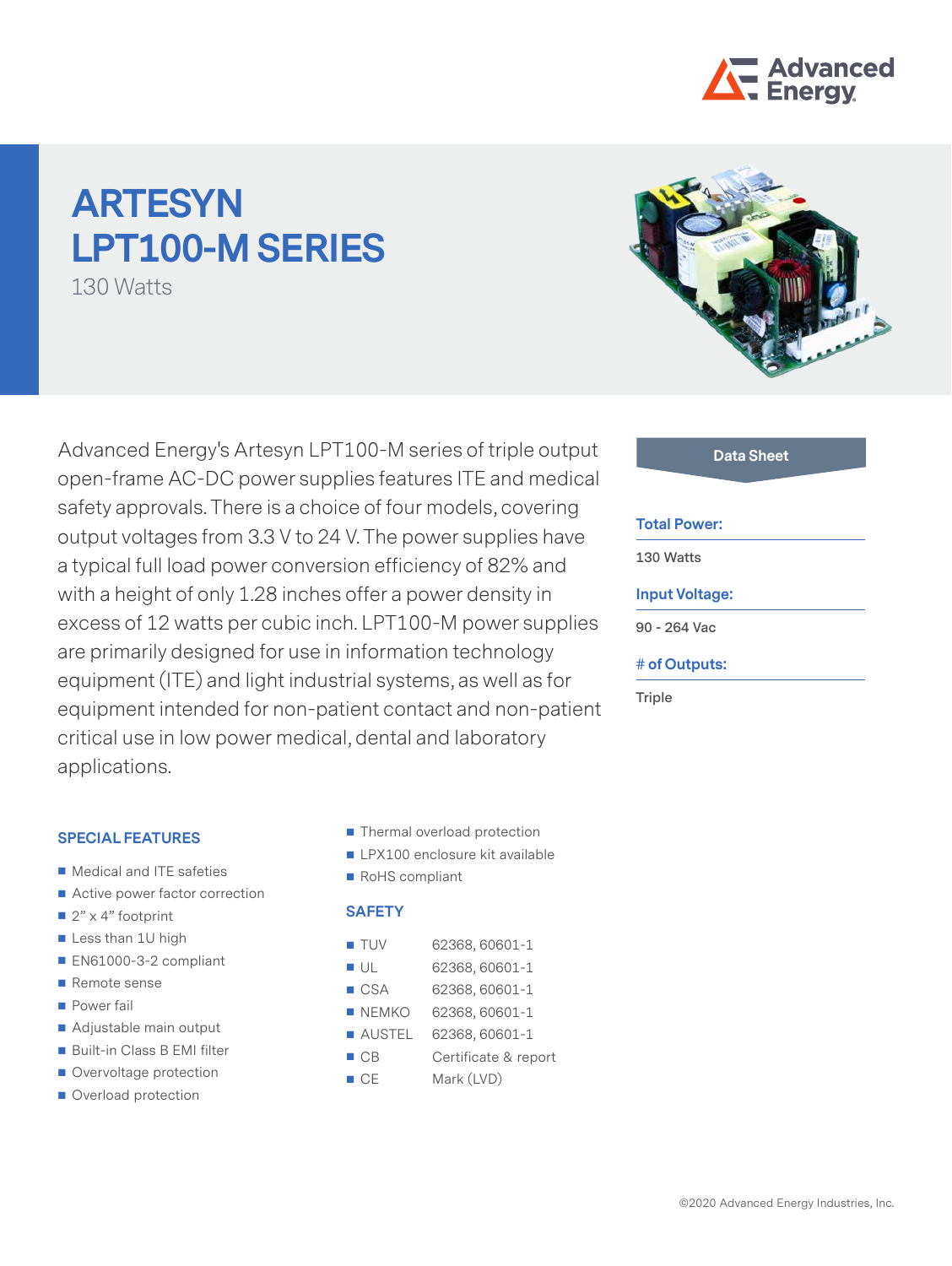## **ELECTRICAL SPECIFICATIONS**

| Input                         |                                                                                                                                                |  |
|-------------------------------|------------------------------------------------------------------------------------------------------------------------------------------------|--|
| Input range                   | 90 - 264 Vac; 127 - 300 Vdc                                                                                                                    |  |
| Frequency                     | $47 - 63$ Hz                                                                                                                                   |  |
| Inrush current                | 50 A max., cold start @ 25 °C                                                                                                                  |  |
| Efficiency                    | 82% typical at full load                                                                                                                       |  |
| EMI/RFI                       | FCC Class B conducted; CISPR22 Class B conducted;<br>EN55022 Class B conducted; VDE0878PT3 Class B conducted                                   |  |
| Safety ground leakage current | 275 µA @ 50/60 Hz, 264 Vac input                                                                                                               |  |
| Output                        |                                                                                                                                                |  |
| Maximum power                 | 130 W with 200 LFM forced air                                                                                                                  |  |
| Adjustment range              | All outputs adjustable: -20%, +10%, except for +24V output on LPT104-M which will be -10%, +20%<br>and 3.3 V output on the LPT101-M +10%, -15% |  |
| Hold-up time                  | 10 ms @ 130 W load, 120 Vac input                                                                                                              |  |
| Overload protection           | Short circuit protection on all outputs. Case overload protected $\omega$ 110 - 160% above rating for<br>V1 & V2, 150 - 250% for V3            |  |
| Overvoltage protection        | 15 - 35% above nominal output                                                                                                                  |  |
| <b>Logical Control</b>        |                                                                                                                                                |  |
| Power failure                 | Active LowTTL logic signal goes high 100 - 500 msec after main output; it goes low at least 6 msec<br>before loss of regulation                |  |
| Remote sense                  | Compensates for 0.5 V lead drop min. Will operate without remote sense connected.<br>Reverse connection protected.                             |  |

## **Environmental Specifications**

| Operating temperature           | 0 °C to 50 °C ambient derate each output as 2.5% per degree from 50 °C to 70 °C. -20 °C start up |
|---------------------------------|--------------------------------------------------------------------------------------------------|
| Storage temperature             | $-40 °C$ to $+85 °C$                                                                             |
| Electromagnetic susceptibility: | Designed to meet EN61000-4; -2, -3, -4, -5, -6, -8, -11 Level 3                                  |
| Humidity                        | Operating; non-condensing 10% to 90% RH, non-operating, non-condensing 10% - 95%                 |
| Vibration                       | IEC68-2-6 to the levels of IEC721-3-2                                                            |
| <b>MTBF</b> calculated          | 583,000 hours at full load and 25 °C ambient conditions. 230 Vac input, Bellcore                 |

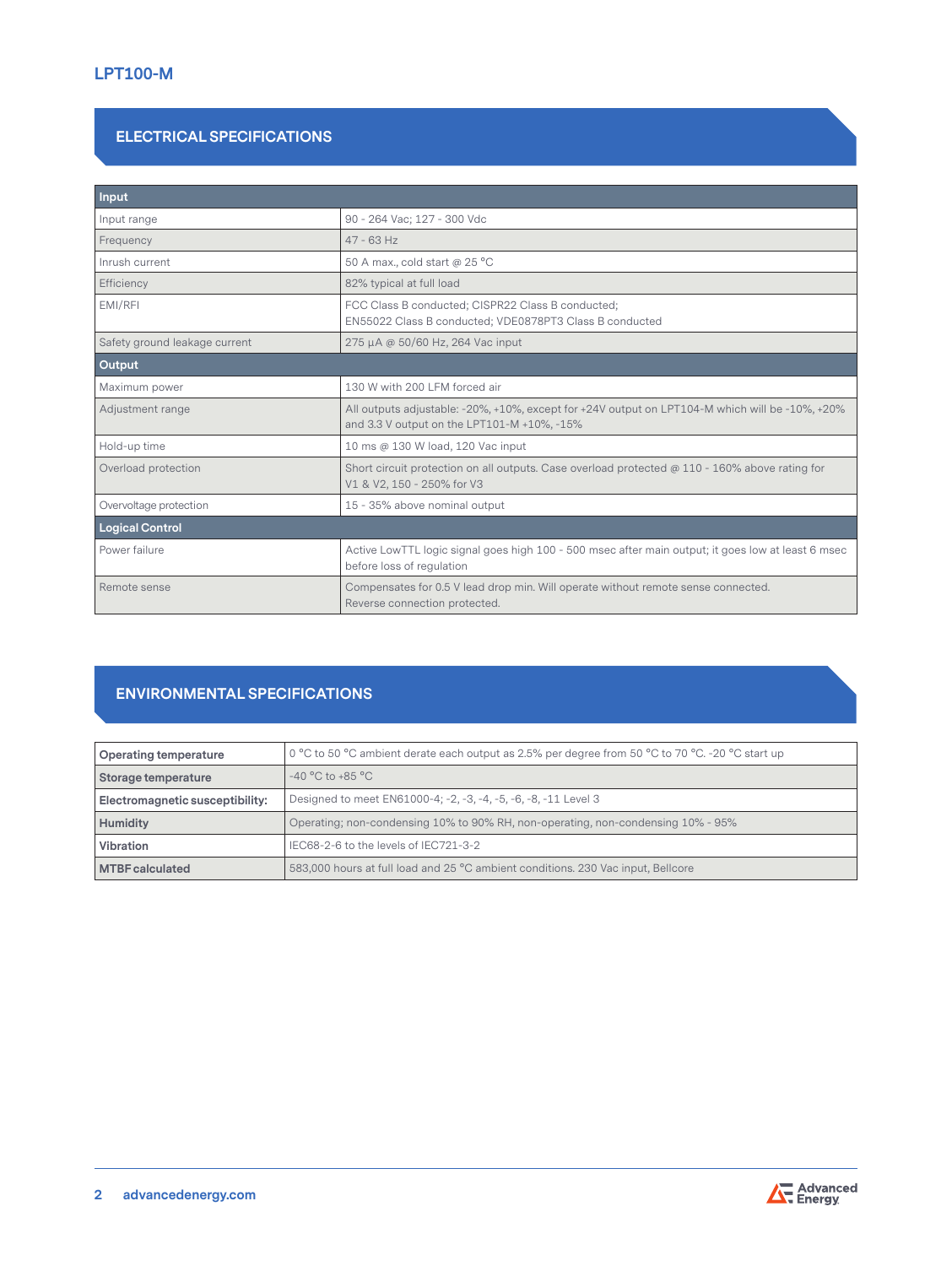## Mechanical Drawing



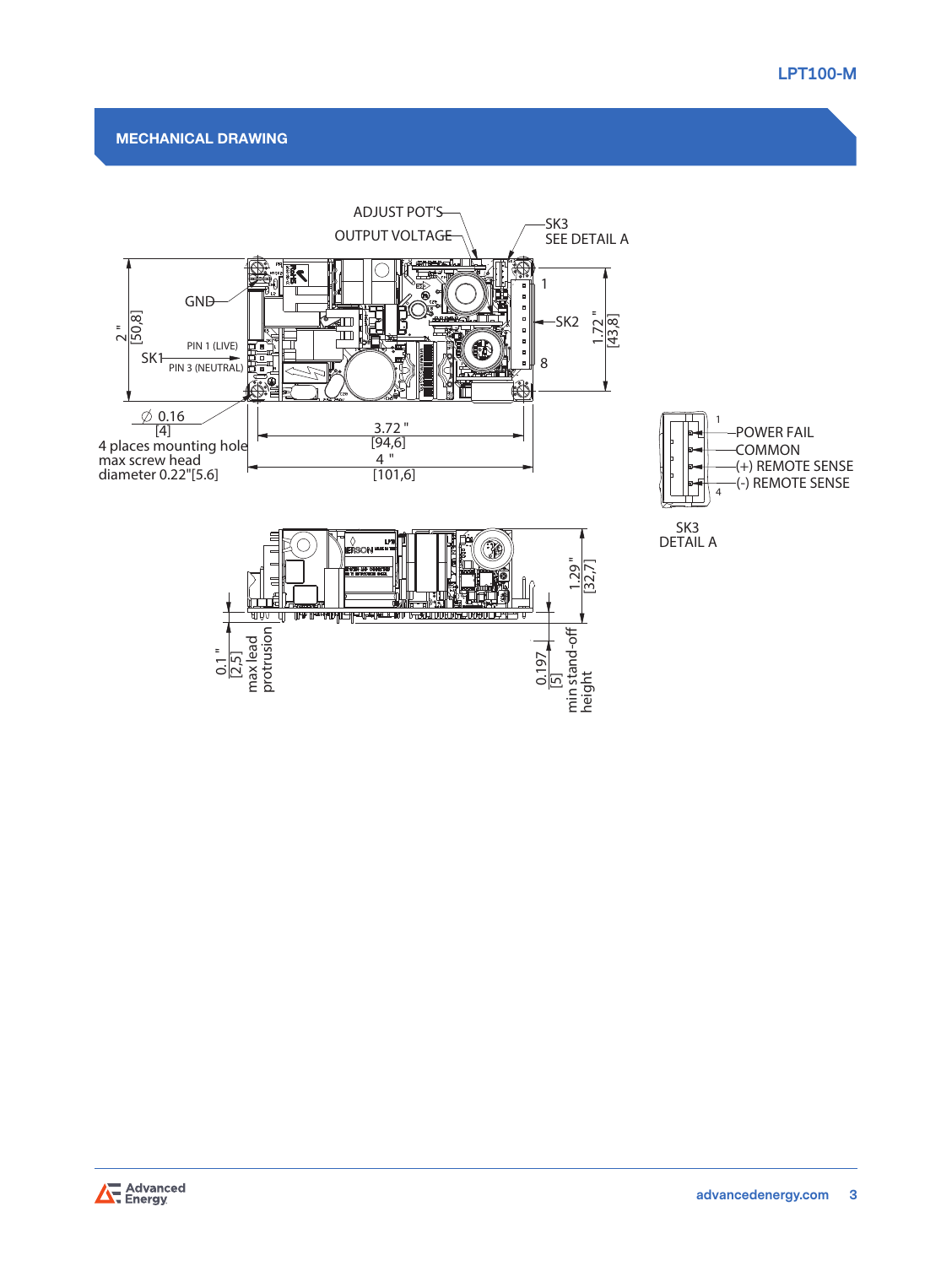## **Ordering Information**

| <b>Model Number</b> | <b>Output Voltage</b> | <b>Minimum Load</b> | <b>Maximum Load with</b><br><b>30CFM Forced Air</b> | <b>Peak Load</b> | Regulation <sup>2</sup> | Ripple<br>$P/P(PARD)^3$ |
|---------------------|-----------------------|---------------------|-----------------------------------------------------|------------------|-------------------------|-------------------------|
|                     | $+3.3V$               | 0A                  | 18 A                                                | 20 A             | ±2%                     | 50 mV                   |
| <b>LPT101-M</b>     | $+5V$                 | 0A                  | 9 A                                                 | 10 A             | ±5%                     | 50 mV                   |
|                     | $+12V$                | 0A                  | 2.3A                                                | 2.3A             | ±5%                     | 120 mV                  |
|                     | $+5V$                 | 0A                  | 18 A                                                | 20 A             | ±2%                     | 50 mV                   |
| <b>LPT102-M</b>     | $+12V$                | 0A                  | 9 A                                                 | 10 A             | ±5%                     | 120 mV                  |
|                     | $-12V$                | 0A                  | 2A                                                  | 2A               | ±5%                     | 120 mV                  |
|                     | $+5V$                 | 0 A                 | 18 A                                                | 20 A             | ±2%                     | 50 mV                   |
| <b>LPT103-M</b>     | $+15V$                | 0A                  | 7.2A                                                | 8 A              | ±5%                     | 150 mV                  |
|                     | $-15V$                | 0A                  | 1.5A                                                | 2A               | ±5%                     | 150 mV                  |
| <b>LPT104-M</b>     | $+5V$                 | 0A                  | 18 A                                                | 20 A             | ±2%                     | 50 mV                   |
|                     | $+24V$                | 0A                  | 3 A                                                 | 3.5 A            | ±7%                     | 240 mV                  |
|                     | $+12V$                | 0A                  | 2.3A                                                | 2.3A             | ±5%                     | 120 mV                  |

1. Peak current lasting < 15 seconds with a maximum 10% duty cycle.

2. At 25 °C including initial tolerance, line voltage, load currents and output voltages adjusted to factory settings.

3. Peak-to-peak with 20 mHz bandwidth and 10 µF (tantalum capacitor) in parallel with a 0.1 µF capacitor at rated line voltage and load ranges.

4. This product is a Component Power Supply and is only for inclusion by professional installers within other equipment and must not be operated as a standalone product. EMC compliance to appropriate standards must be verified at the system level. This product is for sale to OEMs and System Integrators, including through Distribution Channels. It is not intended for sale to End Users.



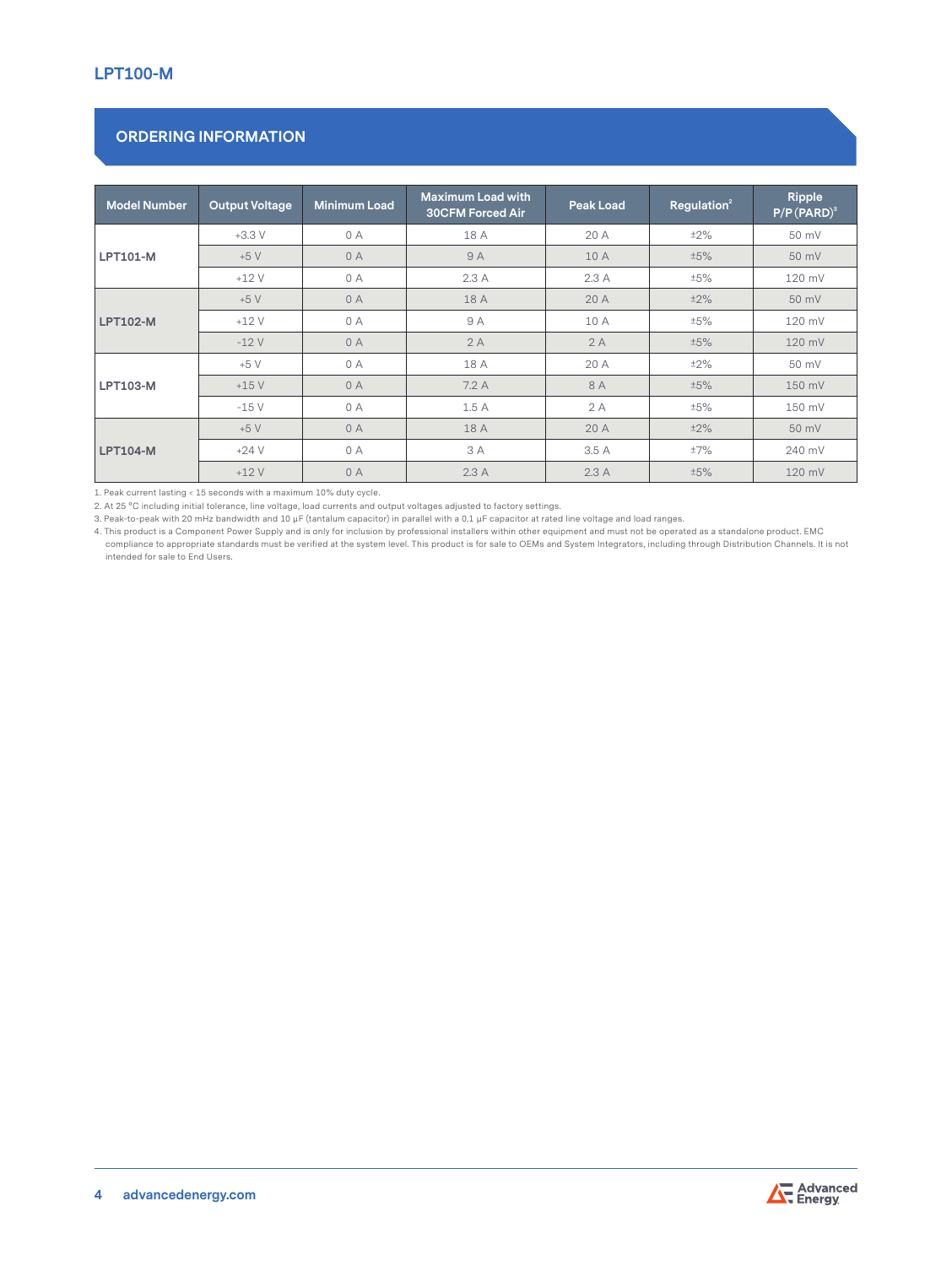## **LPT100-M**

## **Pin Assignments**

| Connector       | <b>LPT100-M</b>  |                   |
|-----------------|------------------|-------------------|
| SK1             | PIN 1            | Live              |
|                 | PIN <sub>3</sub> | Neutral           |
| SK <sub>2</sub> | PIN 1            | V1out             |
|                 | PIN <sub>2</sub> | V1out             |
|                 | PIN <sub>3</sub> | GND               |
|                 | PIN 4            | GND               |
|                 | PIN <sub>5</sub> | GND               |
|                 | PIN 6            | GND               |
|                 | PIN <sub>7</sub> | V <sub>2out</sub> |
|                 | PIN 8            | V3out             |
| SK3             | PIN 1            | Power Fail        |
|                 | PIN <sub>2</sub> | GND               |
|                 | PIN <sub>3</sub> | + Remote Sense    |
|                 | PIN 4            | - Remote Sense    |

## **Mating Connectors**

| AC Input (SK1)                                                              | Molex 09-50-3031<br>PINS: 08-52-0072                                    |  |
|-----------------------------------------------------------------------------|-------------------------------------------------------------------------|--|
| <b>AC Ground</b>                                                            | Molex 01-90020001                                                       |  |
| DC Output (SK2)                                                             | <b>JST VHR-8N</b><br>PINS: SVH-21T-P1.1                                 |  |
| Remote Sense (SK3)                                                          | JST PHR-4; PINS: SPH-002T-PO.5S<br>OR<br>LANDWIN 2001S0400; PINS: 2005T |  |
| Artesyn Embedded Power Connector Kit #70-841-026, includes all of the above |                                                                         |  |

Notes:

1. Specifications subject to change without notice.

2. All dimensions in inches (mm), tolerance is ±.02".

3. All mounting holes should be grounded for EMI purpose

4. Mounting M1 is safety ground connection

5. This power supply requires mounting on metal standoffs 0.20" (5 m) in height.

6. For DC input an external DC safety rated fuse must be used.

7. Warranty: 2 year

8. Weight: 0.44 lb. / 0.20 kg